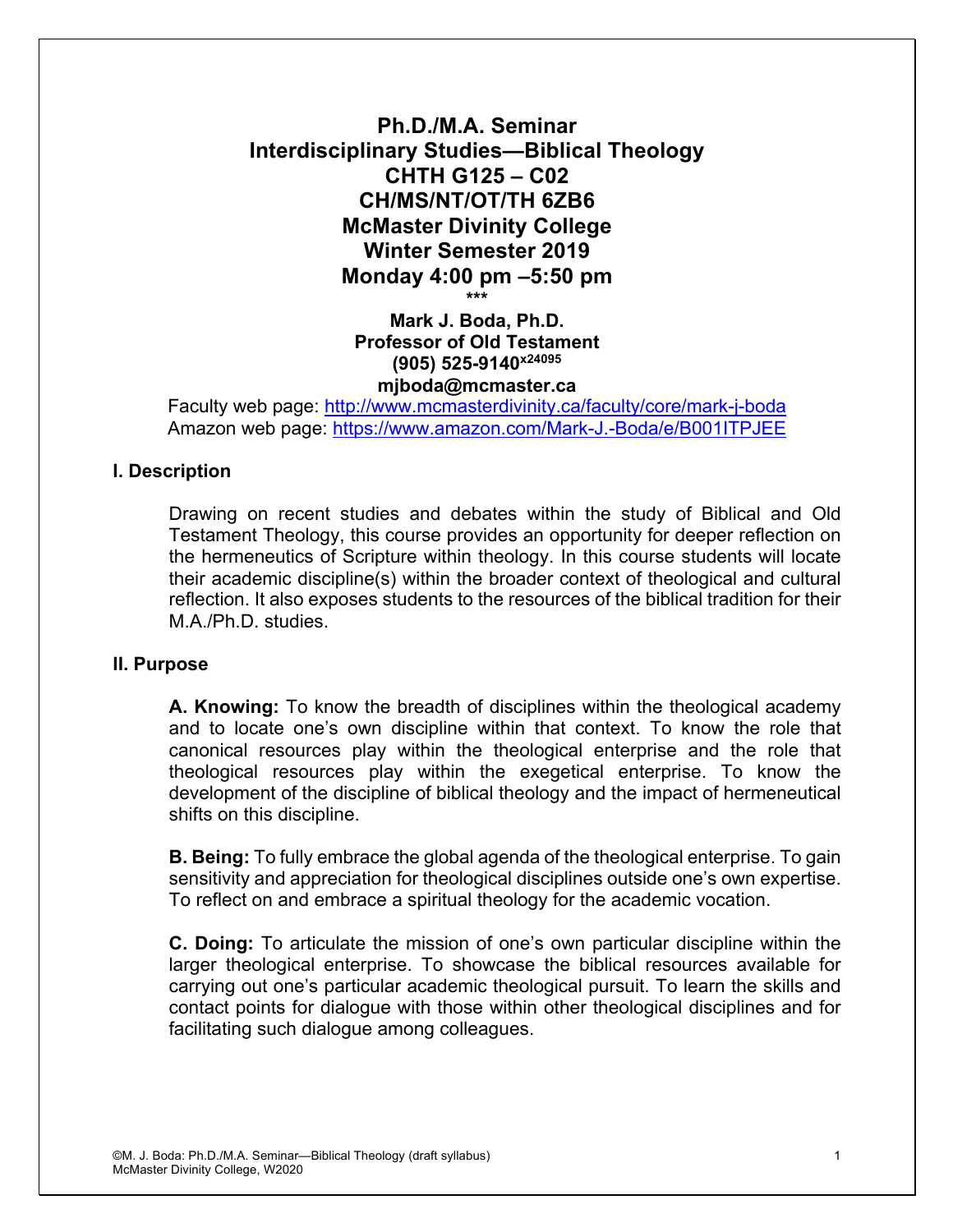## **III. Reading Resources**



Boda, Mark J., and Gordon T. Smith, eds. *Repentance in Christian Theology.* Collegeville, MN: Liturgical Press (Michael Glazier), 2006.

Boda, Mark J. *The Heartbeat of Old Testament Theology: Three Creedal Expressions.* Grand Rapids: Baker Academic, 2017.

Articles distributed in class or available in Avenue 2 Learn.

All required textbooks for this class are available from the College's book service, READ On Bookstore, Room 145, McMaster Divinity College. Texts



may be purchased on the first day of class. For advance purchase, you may contact READ On Bookstore, 5 International Blvd, Etobicoke, Ontario M9W 6H3: phone 416.620.2934; fax 416.622.2308; email books@readon.ca. Other book services may also carry the texts.

## **IV. Schedule**

## **A. Phase 1: Hermeneutics, Biblical Theology and the Theological Disciplines (Jan 6, 13, 20, 27, Feb 3, 10)**

The first phase of this course is a combination of reading, lecture and discussion to lay the historical and hermeneutical foundations for understanding the discipline of Biblical Theology within the larger context of the Theological Disciplines. Outside of class seminar participants will be reading and working on their Position Papers (see Phase 2) as well as doing preparatory reading for class discussion.

## **B. Phase 2: Presentations of Theological Discipline Position Papers (Feb 24)**

In the first week the students will work within smaller groups, which will each have representatives from various disciplines of theological research, facilitated by faculty members. In the second week we will debrief together and discuss.

## **C. Phase 3: Seminar Papers (Mar 2, 9, 16, 23)**

In these weeks seminar participants will present major seminar papers. These papers will be reviewed by group members prior to class.

## **D. Phase 4: Wrap up (Mar 30, Apr 6)**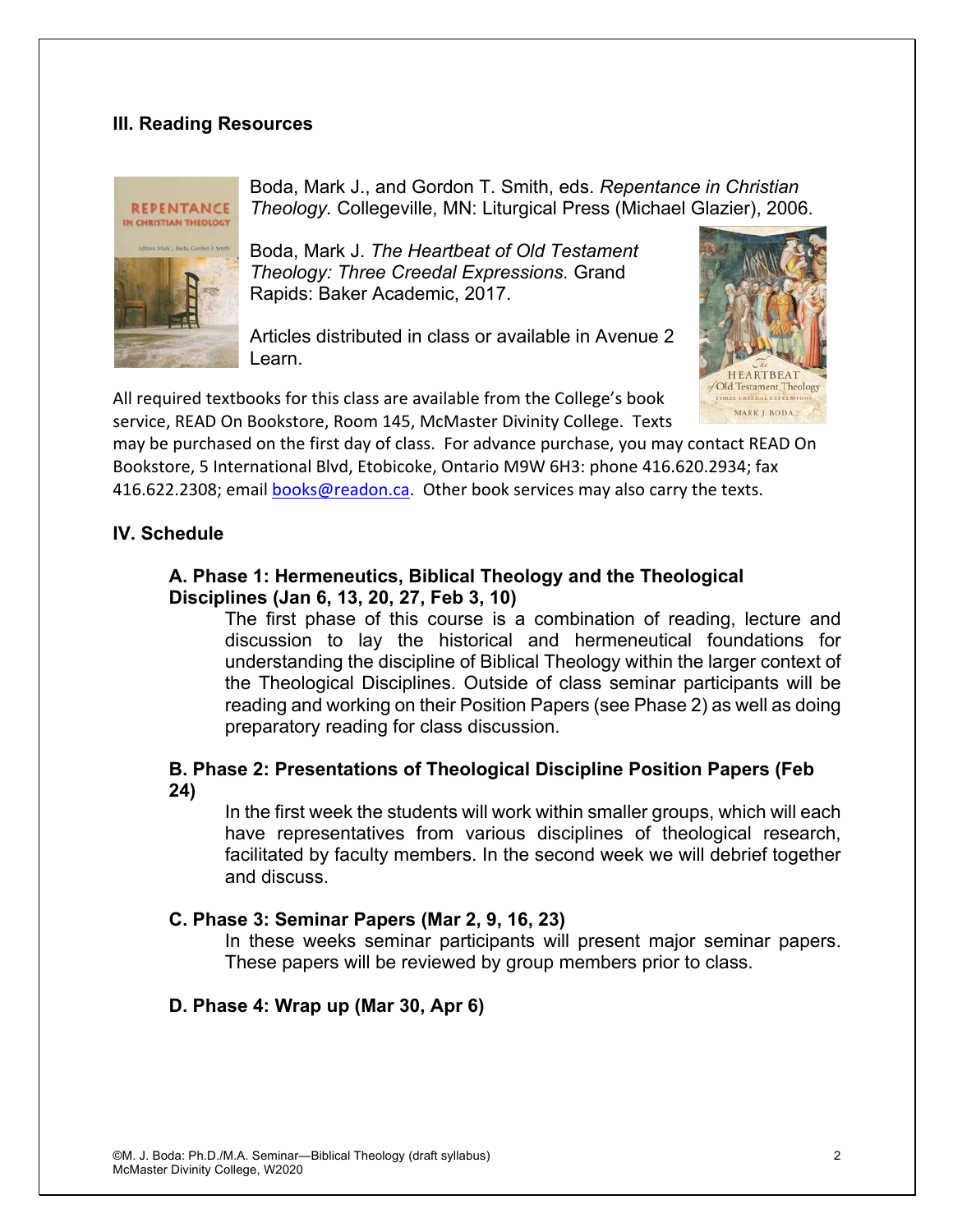## **V. Learning Experiences**

## **A. Theological Discipline Position Paper**

**Contribution**: For this paper the student will write a 5,000 word research essay articulating the hermeneutical, historical and theological foundation for the particular discipline they are pursuing within theology and the ways in which that discipline relates to the larger theological agenda.

- **Historical Foundations**: The paper will provide an orientation to the history of the particular sub-discipline within theology (thus, if Old Testament, then the history of the study of the Old Testament within Christian Theology and beyond; if Ethics, then the history of Ethics within Christian Theology and beyond). This history will have to be selective, by identifying key figures or streams over the past 2 millennia or over the past 2 centuries. The history should end with a concentrated overview of present approaches to the sub-discipline in which the student is taking her or his place.
- **Hermeneutical Foundations**: The paper will provide an orientation to key hermeneutical and epistemological issues which have shaped their particular subdiscipline of theology. This may be integrated with the historical foundations as one traces from pre-modern, to modern, to post-modern approaches to the study of the sub-discipline, but the paper should show sensitivity to recent shifts and advances in hermeneutics that must be taken into account when articulating one's sub-discipline of theology.
- **Theological Foundations**: Having oriented the reader to the historical and hermeneutical foundations for a particular sub-discipline of theology, the paper will then articulate where the student places herself or himself within the sub-discipline, based on the various approaches articulated in the historical foundations, taking into account the hermeneutical realities articulated in the hermeneutical foundations section, and then based on particular theological foundations. This theology may be drawn from whatever sources are considered legitimate for the student, ranging from biblical texts, to creedal expressions, to systematic theological categories, etc. It is not enough to just describe the history and hermeneutics of a sub-discipline and then articulate a preference for a certain approach. One's approach must be linked to a theological basis.
- **Larger Theological Agenda**: Finally, the paper will show how the student's subdiscipline of theology relates to the broader array of theological sub-disciplines ranging from those focused on the horizon of Scripture (traditionally, exegetical theology, biblical theology) to those focused on the horizon of Culture (traditionally, systematic theology, historical theology, practical theology).

Although this paper will have a personal dimension, it must not be journalistic autobiography, but rather must engage in deep hermeneutical, historical and theological reflection that engages key primary and secondary theological resources. Those resources will include (but not be limited to) the articles read in class, as well as those available in the textbooks and in the course Avenue 2 Learn website, as well as any others the writer finds helpful. Papers are due in .pdf digital form by **February 15** (11:59 p.m.) via Avenue 2 Learn.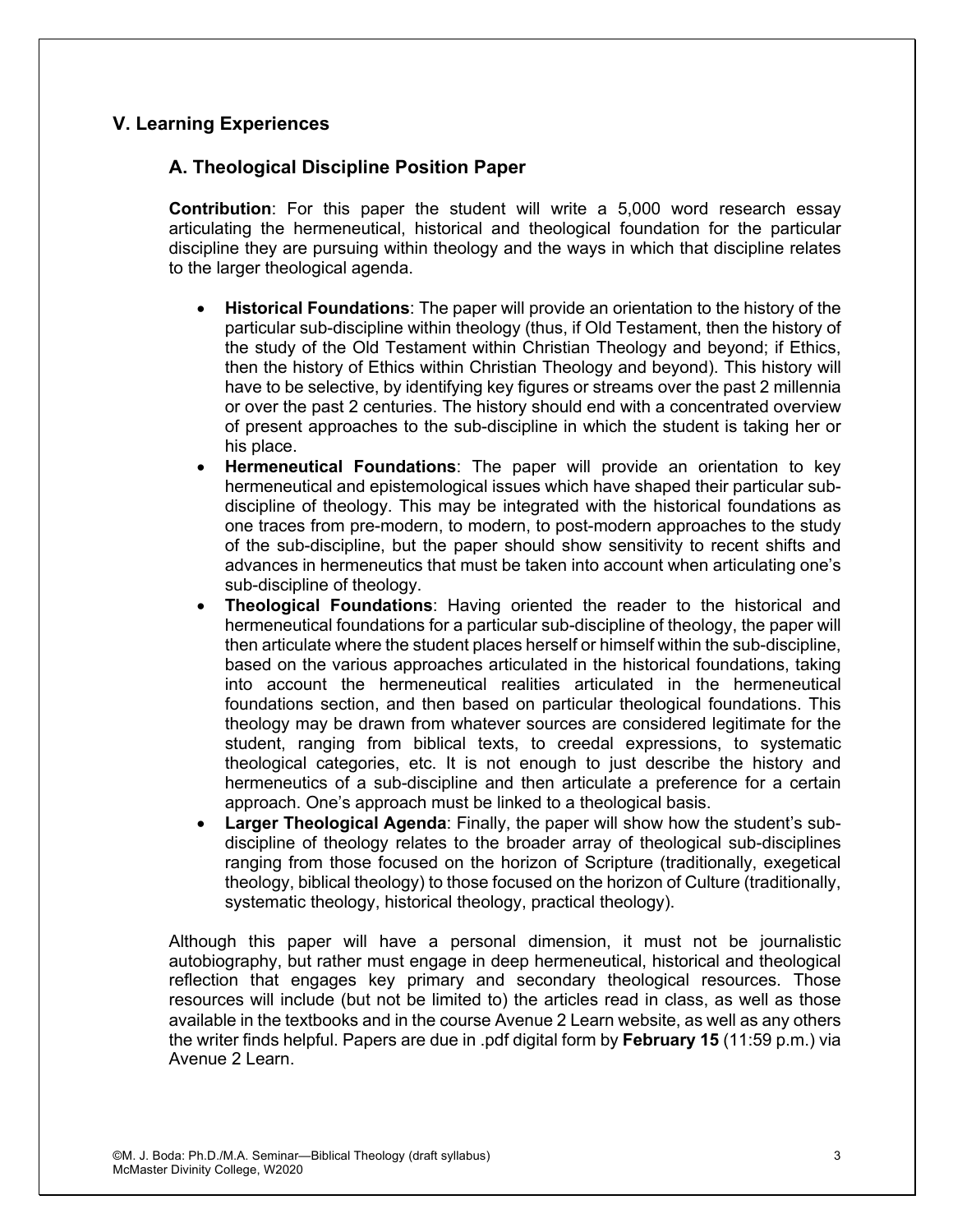**Peer Review**: Contributors will be put in groups of 2-3 led by a Divinity College professor and will be required to read their group members' position papers prior to the February 26 class and come prepared to reflectively interact. A 2 page written review (focus on the content of the paper, both areas for affirmation and improvement/clarification) is to be prepared for *each* other member of the group. This will form the foundation for the oral discussion in your groups (you will not read this formally, but use as a basis for conversation) and then a digital .pdf copy sent to the other members of the group immediately after your session. Each contributor should come prepared to articulate, defend and even revise their approach in light of the discussion.

**Value**: Contribution: 25%; Review: 10% **Due**: Paper: February 15, 11:59 p.m. Reviews: immediately after the session on February 24. **Submission**: .pdf digital format to Avenue 2 Learn

### **B. Seminar Paper**

For this learning experience the student will write a minimum 20 page research paper that has a direct relationship to one's concentration for the doctoral degree. There is some flexibility on the topic, but it must be related in some way to exegetical and biblical theology, that is, the study of the canonical resources for theological reflection. Half of this paper must focus on texts and discussions related to the discipline of exegetical/biblical theology while the other half of the paper must interact with texts and discussions related to at least one other non-biblical theological discipline. The precise topic will be chosen in consultation with the professor, but it should be a topic that is conducive to interaction across the theological disciplines. For instance:

- one could study recent approaches to eschatology in systematic theology alongside recent exegetical/biblical theological work on eschatology in Pauline literature;
- one could study recent research within Old Testament studies on the genre of lament alongside recent systematic theology which uses trauma theory to structure theological categories;
- one could study the kerygmatic form of the gospels and recent discussion on this topic alongside recent pastoral theological reflection on homiletics;
- one could study recent approaches to war through the history of theology alongside a study of recent work on the Divine Warrior motif in the Bible.

The key is that you responsibly work with the best original and secondary resources within both biblical studies and non-biblical studies. In class the student will provide a precis of the paper (no more than 3 visual slides in no more than 5 minutes) and then class members are required to engage the paper in reflective and critical interaction (comments on papers will be posted to our Avenue 2 Learn website weekly and will form part of the basis of your participation mark).

## **Value**: 45% **Due**: The Wednesday prior to presentation in class at 11:59 p.m. **Submission**: .pdf digital format to Avenue 2 Learn **Reviews**: due 15 minutes after the session presented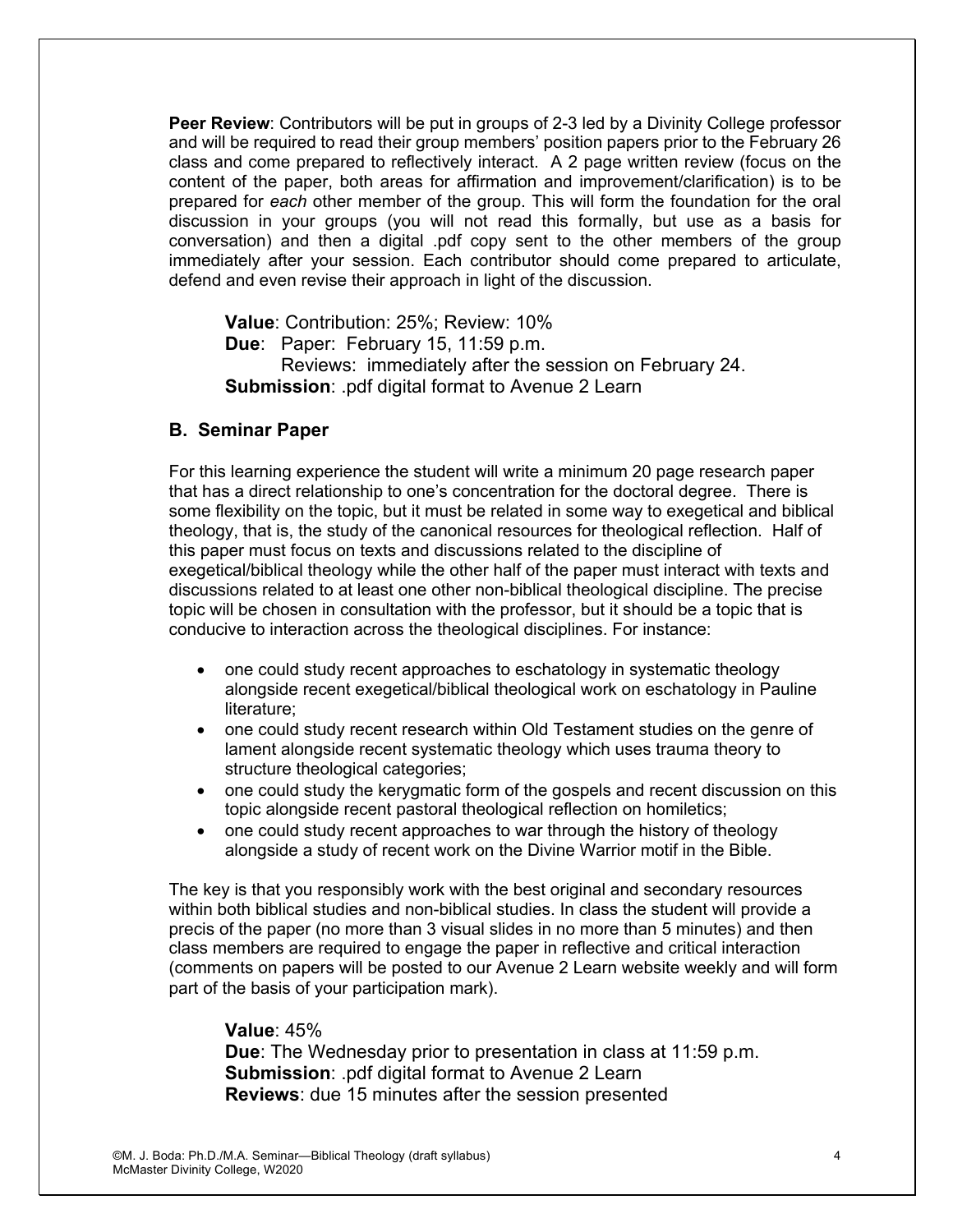## **C. Class Experiences**

This is a graduate seminar style class of collaborative learning in which professor and students are engaged in active learning together. Learning to critically (in its positive sense) engage material is essential to functioning in a graduate program and is expected of all students in our MA/PhD. It is expected that all students will not only attend these sessions, but also that they will assume responsibility for contributing to and learning from the experience. This means that readings will be completed prior to arrival in class and that student and presenter alike will pursue the acquisition of knowledge in the learning environment. It is expected that ALL members of the class will ask questions and contribute insights whenever opportunity is given, during and following presentations by professor or student alike. Students are graded on their level of preparation and contribution.

### **Value**: 20%

### **VI. Avenue 2 Learn**

We'll be using Avenue 2 Learn this semester for sharing resources for reading as well as distributing papers for evaluation.

### **VII. Format and Evaluation**

### **So I can properly evaluate your work the following style guide is to be used for papers in this class.**

- **Medium for Submission:** All material in this class is to be submitted in digital format to me via Avenue 2 Learn. Please use .pdf format and ensure that what you send is what you want me to read.
- **Style**: All stylistic considerations (including but not limited to questions of formatting, footnotes, and bibliographic references) must conform to the McMaster Divinity College Style Guidelines for Essays and Theses http://mcmasterdivinity.ca/wp-content/uploads/2018/02/mdcstyleguide.pdf. Failure to observe appropriate form will result in grade reductions. Title page, footnoting where appropriate and bibliography are not included in the length required. Material should be written in excellent modern literary English with proper grammar, spelling, punctuation and rhetoric (including an introduction, conclusion and logical flow of argument). If it helps an outline may accompany the "paper" but this is not included in the length of the "paper." Secondary and Primary sources should be used, cited and footnoted appropriately.
- **Gender Inclusive Language:** McMaster Divinity College uses inclusive language for human beings in worship services, student written materials, and all its publications. It is expected that inclusive language will be used in chapel services and all MDC assignments. In reference to biblical texts, the integrity of the original expressions and the names of God should be respected, but you will need to use gender-inclusive language for humans, and you will need to quote from a gender-inclusive version such as the following: NRSV (1989), NCV (1991), TEV/GNB/GNT (1992), CEV (1995), NLT (1996), TNIV (2005), and the Common English Bible (CEB 2011).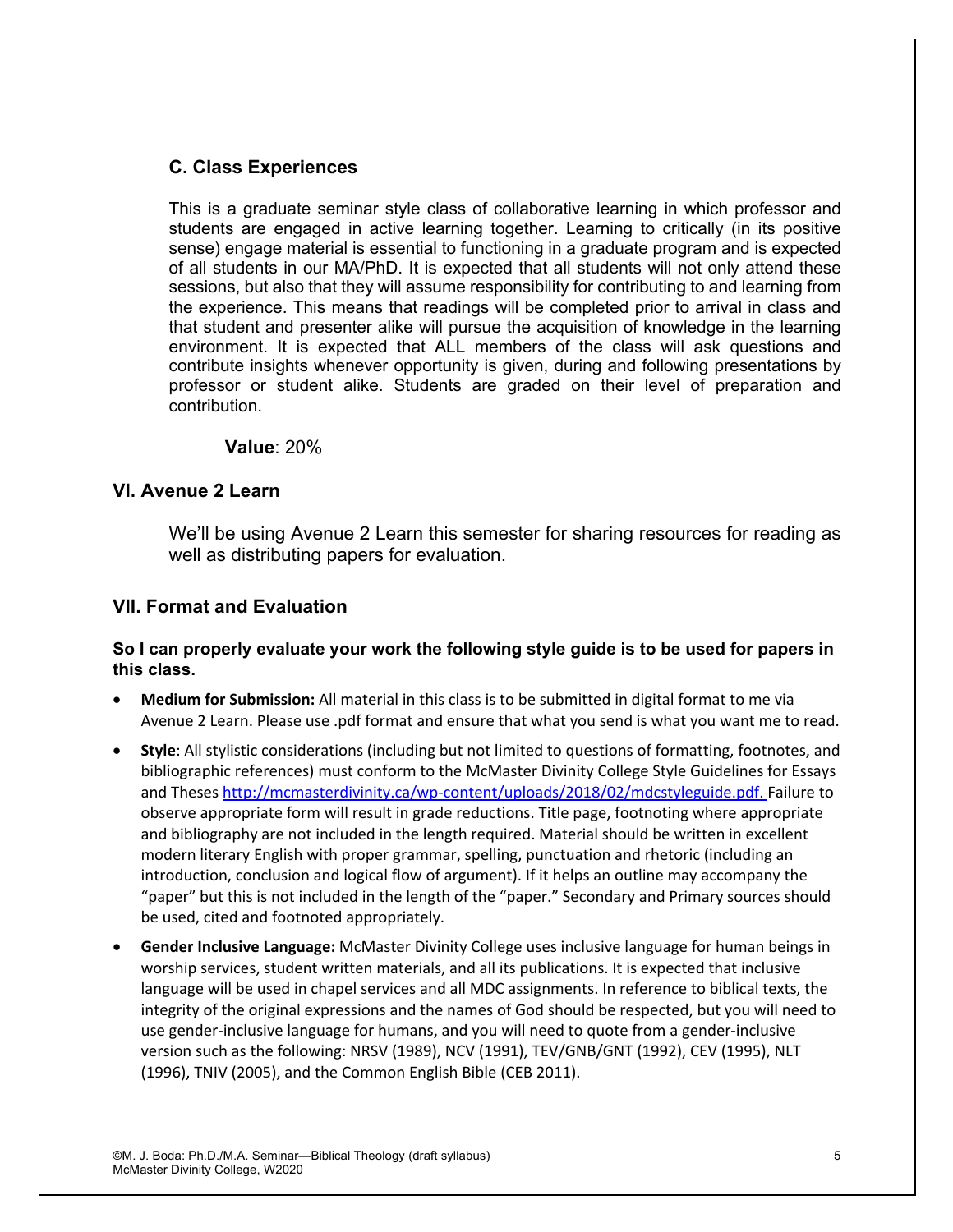- **Citations**: You must cite the source of your material very carefully using a consistent system, not only when quoting from a section, but also when drawing from it as resource. Quotations should be kept to a minimum as I favour integration of secondary literature (footnoted).
- **Statement on Academic Honesty**: Academic dishonesty is a serious offence that may take any number of forms, including plagiarism, the submission of work that is not one's own or for which previous credit has been obtained, and/or unauthorized collaboration with other students. Academic dishonesty can result in severe consequences, e.g., failure of the assignment, failure of the course, a notation on one's academic transcript, and/or suspension or expulsion from the College. Students are responsible for understanding what constitutes academic dishonesty. Please refer to the Divinity College Statement on Academic Honesty ~ https://mcmasterdivinity.ca/rulesregulations/
	- \*\*\*this is a special issue for those pursuing second and third degrees in theology. It is understood that students will be building on earlier ideas and work, but it is expected that students will not hand in material that is merely "warmed over" previous work. If there is reason for concern speak with the professor about this.

### **So I can properly evaluate your work and help you grow in your biblical and writing skills the following evaluation guide should be kept in mind as you write:**

- **Presentation**: Is the spelling correct? Does the grammar/syntax reflect proper English? Is the paper laid out properly?
- **Argumentation**: Is there a good introduction and conclusion? Does the argument flow with ample support? Is the question answered
- **Content**: Are all the points considered? Is there proper documentation of sources used?

### **VIII. Accountability**

**Note on Timeliness of Submissions:** Since this is a seminar style course all participants must be timely in their submission of material. People will need to read the various submissions and once the schedule is set there is no room to switch dates. For that reason there are considerable penalties for late materials in this course. Each **DAY** a paper is late will mean **the loss of half a letter grade (5%).** Take this into account when planning out your semester.

**Note on Timeliness of Attendance:** From time to time you may find that you are late for class. Late arrivals, hereafter called "tardies," are unacceptable and will lead to a negative disposition in the professor and your classmates. Such "tardies," however, can be redeemed at the rate of Timbits for the entire class at the session following the second tardy as well as a coffee for the professor.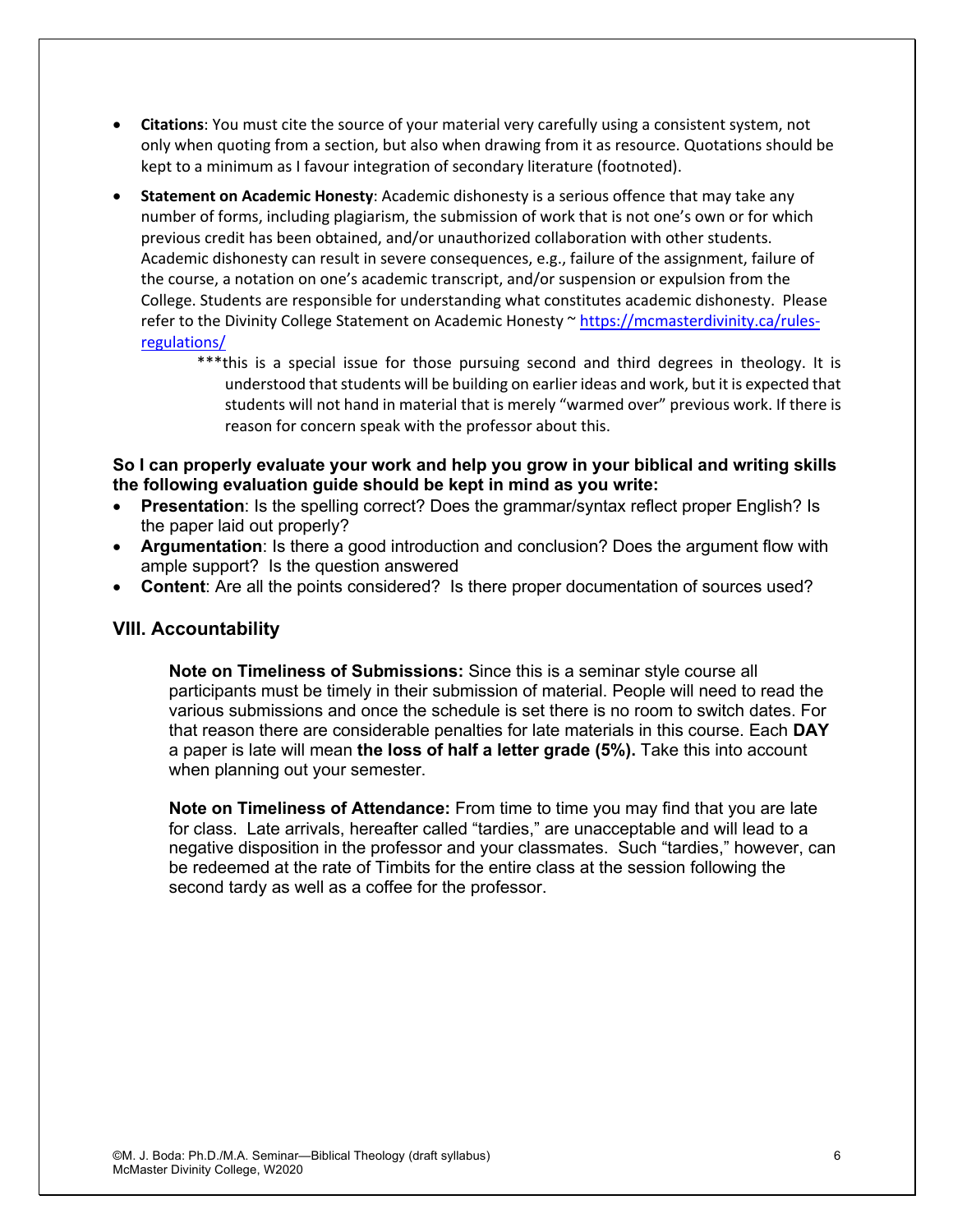**Rule of the Timbits** ( םיתבמתה הכלה( : Because "tardies" raise the ire of the covenant community (bound by this covenantal syllabus document delivered here at the foot of the "Mountain"), those who are late for class must have a means by which to atone for such "accidental sins" ( בִשְׁגָגָה , if they are defiant sins, רָמָה בְּיָד , then the offender will be "cut off" from the community, see Num  $15:27-31$ .<sup>1</sup> which means anyone late for class will need to bring Timbits for the entire class ( מִנְחָה ( no later than the next class meeting plus a Tim Hortons coffee ( נֶסֶך ( for the professor (cream, no sugar). This מִנְחָה and נֶסֶך will function simultaneously as both a sin offering ( חַטָּתא , Leviticus 4) atoning for the accidental sin of the offender and a peace offering ( שְׁלָמִםי , Leviticus 3) enhancing the fellowship of the covenant community. See the high professor for further details and any torah-rulings (see Haggai 2:10-14) regarding specific situations.

Especially important is to take seriously the cry of Joel of old in 1:13:

| חגרו וספדו הכהנים                                  | Gird yourselves with sackcloth                            |
|----------------------------------------------------|-----------------------------------------------------------|
| הֵילִילוֹ מִשָּׁרְתֵי מִזְבֵּחַ                    | And lament, O priests;                                    |
| ְבֹּאוּ לִינוּ בַשַּׂמִּים מְשָׁרְתֵי אֱלֹהֶי      | Wail, O ministers of the altar!                           |
| ּבִּי נִמְנַע מִבֵּית אֱלֹהֵיכֶם מִנְחֶה וָנֵסֶדּ: | Come, spend the night in sackcloth                        |
|                                                    | O ministers of my God,                                    |
|                                                    | For the grain offering and the drink offering             |
|                                                    | Are withheld from the house of your God.                  |
|                                                    |                                                           |
|                                                    | And note his promise of a reward to those repent in 2:14: |

|                                                                        | קי יוֹדֵעַ יָשְׁוּבּ וְנָחֵם Who knows whether He will turn and relent |
|------------------------------------------------------------------------|------------------------------------------------------------------------|
| וְהִשְׁאָיר אַחֲרָיוֹ בְּרָבְה<br>מִנְחֶה וָנֶסֶדְּ לַיהוֶה אֱלֹהֵיכֶם | And leave a blessing behind Him,                                       |
|                                                                        | Even a grain offering and a drink offering<br>For the LORD your God?   |

\*This syllabus is the property of the instructor and is prepared with currently available information. The instructor reserves the right to make changes and revisions up to and including the first day of class.

<u>.</u>

<sup>1</sup> Of course, see the "definitive" work on this: Mark J. Boda, *A Severe Mercy: Sin and Its Remedy in the Old Testament* (Siphrut: Literature and Theology of the Hebrew Scriptures 1. Winona Lake: Eisenbrauns, 2009), 53-54. For specific torah ruling also see the fuller םיתבמתה הכלה in Avenue 2 Learn.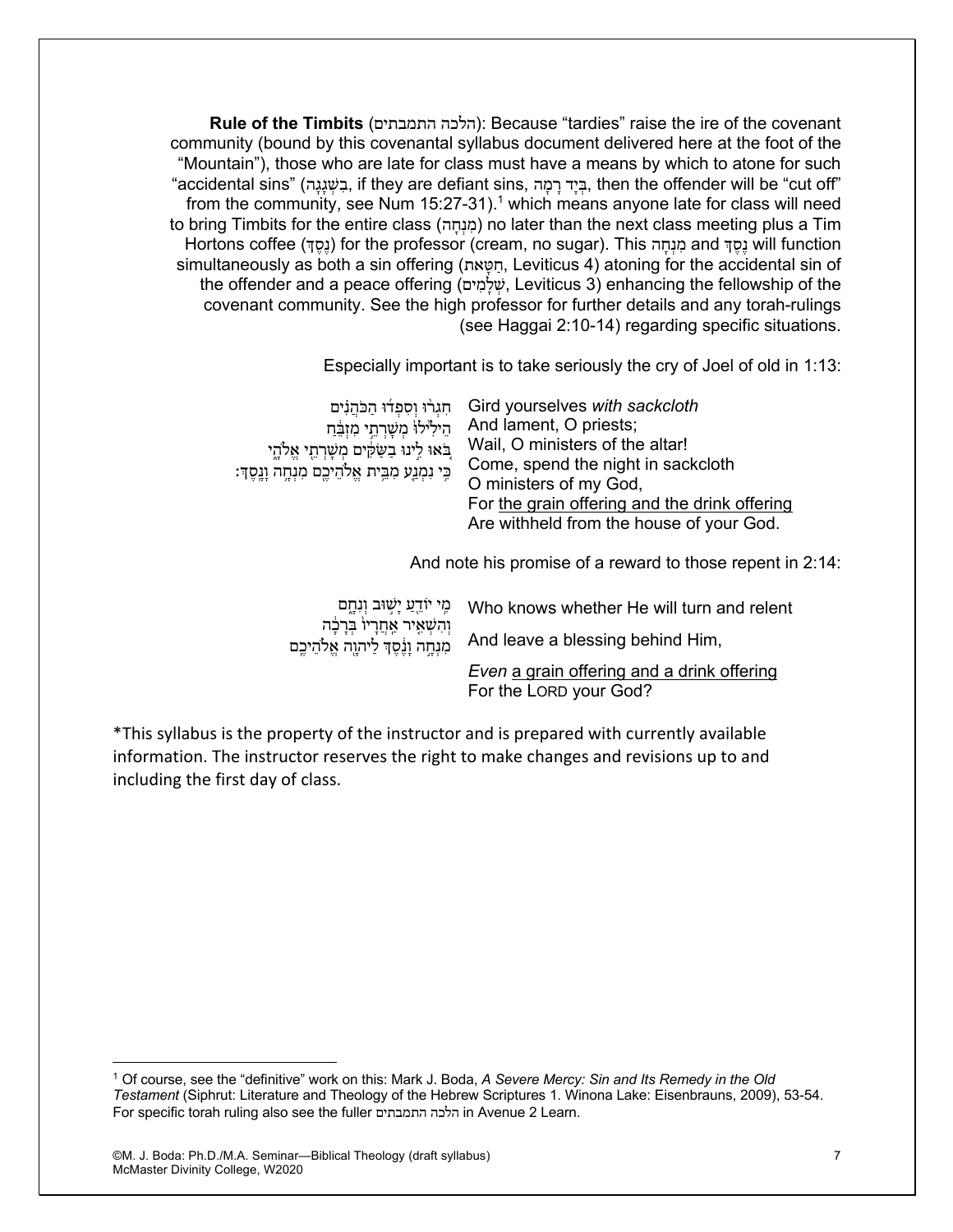### **IX. Select Bibliography**

#### **Key volumes on the relationship between Theological Disciplines**

Bartholomew, Craig, Mary Healy, Karl Möller, and Robin Parry, eds.

2004 *Out of Egypt: Biblical Theology and Biblical Interpretation*. Vol. 5 of *Scripture and Hermeneutics Series*. Grand Rapids: Zondervan.

#### Farley, Edward

- 1983 *Theologia: The Fragmentation and Unity of Theological Education*. Philadelphia: Fortress Press.
- Green, J. B. and M. Turner, eds.
	- 2000 *Between Two Horizons. Spanning New Testament studies and systematic theology*. Grand Rapids: Eerdmans.

#### Green, Joel B.

- 2012 *Practicing Theological Interpretation: Engaging Biblical Texts for Faith and Formation* (Theological Explorations for the Church Catholic). Grand Rapids: Baker Academic.
- Helmer, Christine, & Petrey, Taylor G., eds.
	- 2005 *Biblical interpretation: history, context, and reality*. Atlanta: Society of Biblical Literature.

### Marshall, I. Howard.

2004 *Beyond the Bible: Moving from Scripture to Theology*. Grand Rapids: Baker Academic, 2004.

#### Meadors, Gary T., ed.

2009 *Four Views of Moving Beyond the Bible to Theology*. Grand Rapids, Mich.: Zondervan.

#### Muller, Richard A.

1991 *The Study of Theology: From Biblical Interpretation to Contemporary Formulation*. Foundations of Contemporary Interpretation 7. Grand Rapids, Mich.: Zondervan.

#### Ollenburger, B. C., ed.

1991 *So Wide a Sea: Essays on Biblical and Systematic Theology*. Elkhart, IN: Institute of Mennonite Studies.

#### Treier, Daniel J.

2008 *Introducing Theological Interpretation of Scripture.* Grand Rapids: Baker Academic, 2008.

#### Welker, Michael, & Schweitzer, Friedrich, eds.

2005 *Reconsidering the Boundaries Between Theological Disciplines. Zur Neubestinnung der Grenzen zwischen den theologischen Disziplinen.* Theology: Research and Science 8. Münster: Lit Verlag.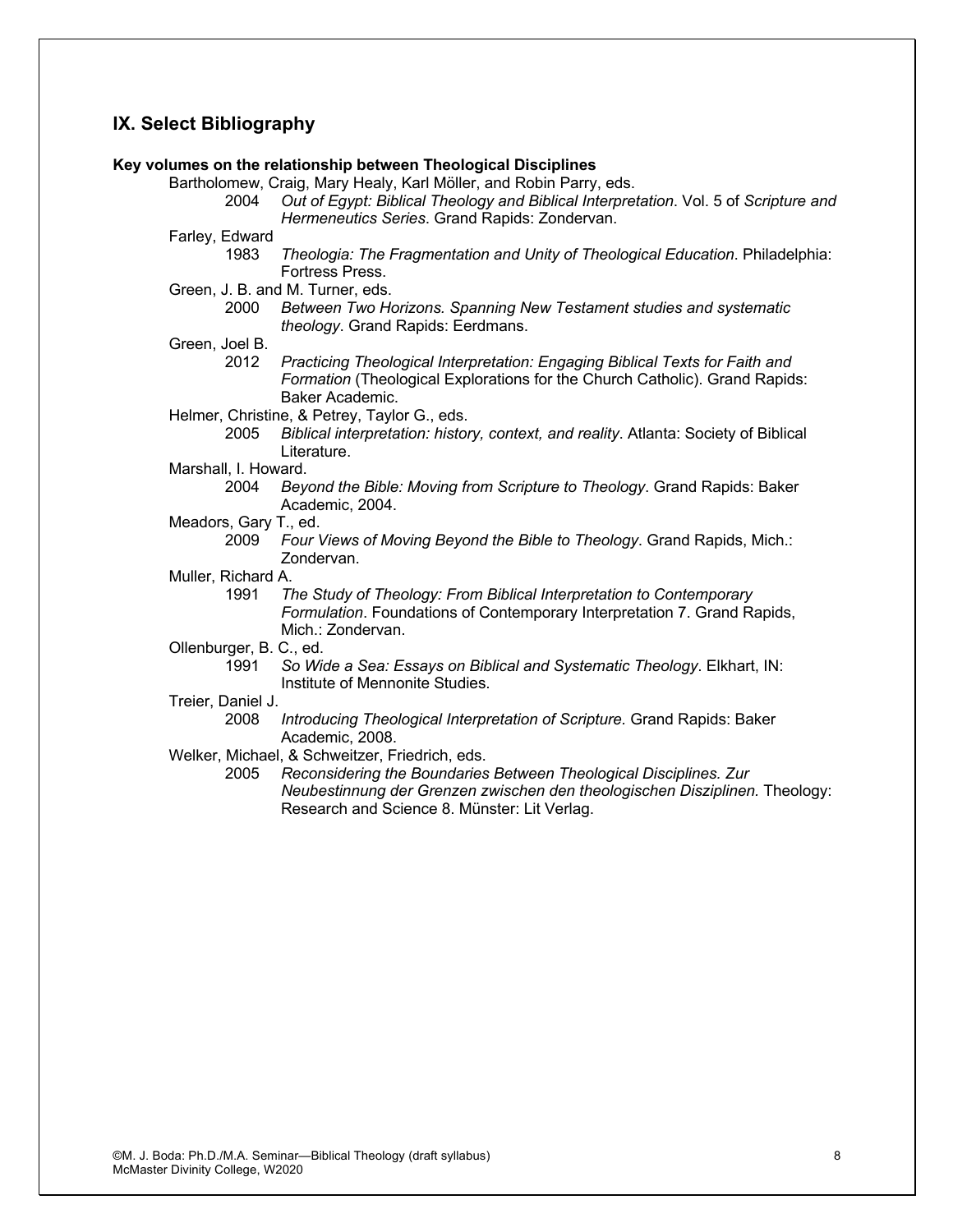**Key journal volumes on the relationship between Theological Disciplines**

|                                 | Journal of Religion 76 (1996): 167-289 (papers presented at the University of Chicago |
|---------------------------------|---------------------------------------------------------------------------------------|
| Divinity School, May 7-9, 1995) |                                                                                       |

| Collins, J. J.            |                                                                                                             |  |
|---------------------------|-------------------------------------------------------------------------------------------------------------|--|
| 1996                      | "Introduction: The Bible and Christian Theology," Journal of Religion 76:167-171.                           |  |
| Ogden, S. M.<br>1996      | "Theology and Biblical Interpretation," Journal of Religion 76:172-188.                                     |  |
| Wood, C. M.               |                                                                                                             |  |
| 1996                      | "Scripture, Authenticity, and Truth," Journal of Religion 76:189-205.                                       |  |
| Morgan, R.<br>1996        | "Can the Critical Study of Scripture Provide a Doctrinal Norm," Journal of                                  |  |
|                           | Religion 76:206-232.                                                                                        |  |
| Jeanrond, W. G.           |                                                                                                             |  |
| 1996                      | "Criteria for New Biblical Theologies," Journal of Religion 76:233-249.                                     |  |
| Donahue, John R.          |                                                                                                             |  |
| 1996                      | "The Literary Turn and New Testament Theology: Detour or New Direction?"<br>Journal of Religion 76:250-275. |  |
| Long, B.O.                |                                                                                                             |  |
| 1996                      | "Ambitions of Dissent. Biblical Theology in a Postmodern Future," Journal of<br>Religion 76:276-289.        |  |
| Newsom, Carol A.          |                                                                                                             |  |
| 1996                      | "Bakhtin, the Bible, and Dialogic Truth." Journal of Religion 76:290-306.                                   |  |
| Perkins, Pheme            |                                                                                                             |  |
| 1996                      | "Spirit and Letter: Poking Holes in the Canon." Journal of Religion 76:307-327.                             |  |
| Rendtorff, Rolf           |                                                                                                             |  |
| 1996                      | "Recent German Old Testament Theologies." Journal of Religion 76:328-337.                                   |  |
| Lefebure, Leo D.<br>1996  | "The Wisdom Tradition in Recent Christian Theology." Journal of Religion<br>76:338-348.                     |  |
|                           | Biblical Interpretation 6 (1998): 131-257                                                                   |  |
| Brett, M. G.              |                                                                                                             |  |
| 1998                      | "Biblical Studies and Theology. Negotiating the Intersections," Biblical                                    |  |
|                           | Interpretation 6:131-141.                                                                                   |  |
| Sweeney, M. A.            |                                                                                                             |  |
| 1998                      | "Reconceiving the Paradigms of Old Testament Theology in the Post-Shoah                                     |  |
|                           | Period. [inaugural lecture, School of Theology, Claremont, Ja 23 1996]," Biblical                           |  |
|                           | Interpretation 6:142-161.                                                                                   |  |
| Olson, D. T.<br>1998      | "Biblical Theology as Provisional Monologization. A Dialogue with Childs,                                   |  |
|                           | Brueggemann and Bakhtin," Biblical Interpretation 6:162-180.                                                |  |
| Boer, Roland T.           |                                                                                                             |  |
| 1998                      | "Deutero-Isaiah: Historical Materialism and Biblical Theology." Biblical                                    |  |
|                           | Interpretation 6:181-204.                                                                                   |  |
| Riches, John              |                                                                                                             |  |
| 1998                      | "Text, Church and World: In Search of a Theological Hermeneutic." Biblical                                  |  |
| Interpretation 6:205-234. |                                                                                                             |  |
| Watson, Francis           |                                                                                                             |  |
| 1998                      | "A Response to John Riches." Biblical Interpretation 6:235-242.                                             |  |
| Jeanrond, W. G.<br>1998   | "The Significance of Revelation for Biblical Theology," Biblical Interpretation                             |  |
|                           | 6:243-257.                                                                                                  |  |
|                           |                                                                                                             |  |
|                           |                                                                                                             |  |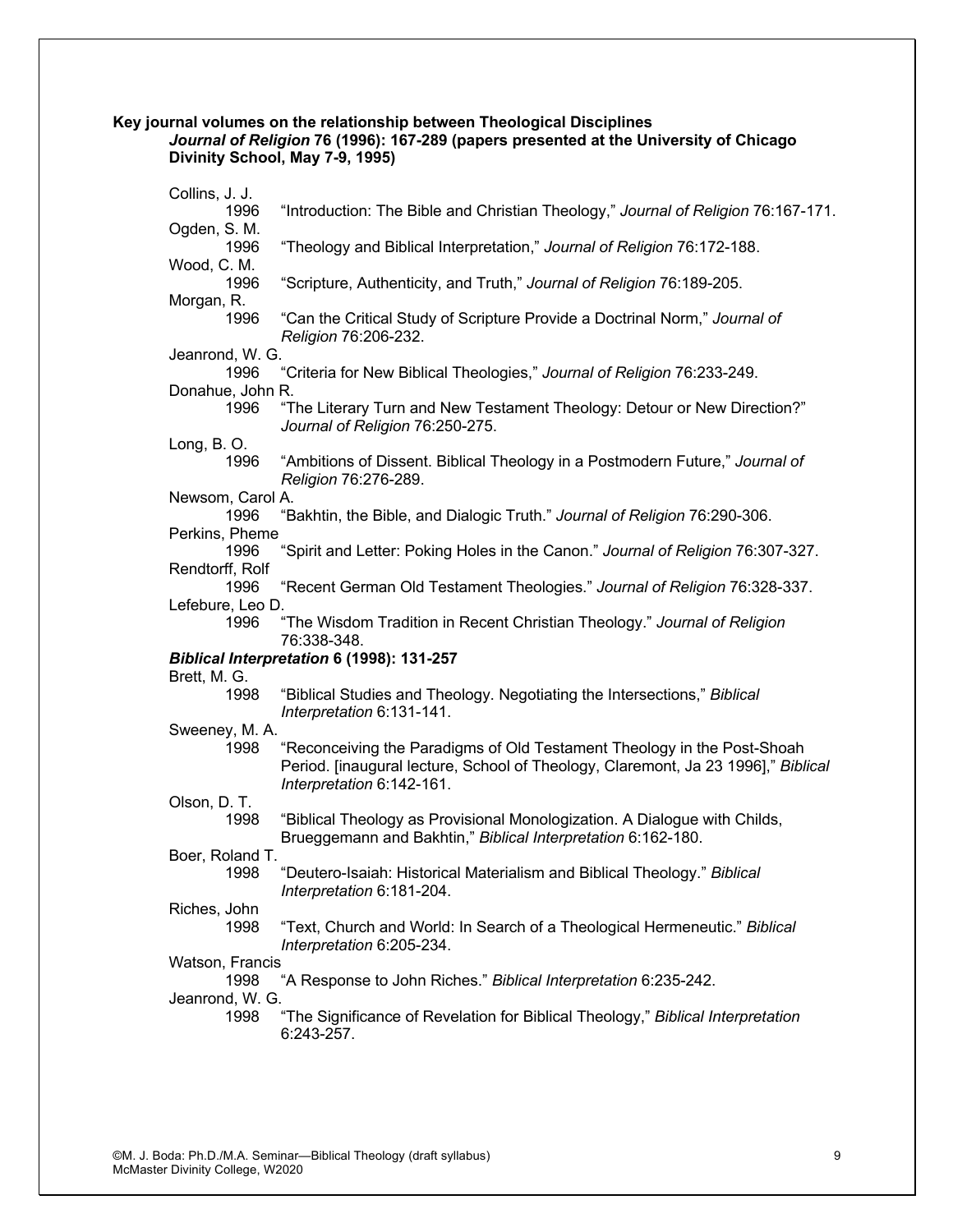#### **Assorted Articles on Biblical Theology and the Disciplines**

Hasel, G. F.

1984 "The Relationship between Biblical Theology and Systematic Theology," *TrinJ* ns5:113-127.

Ollenburger, B. C.

1985 "Biblical Theology: Situating the Discipline," *Understanding the Word: Essays in honor of Bernhard W Anderson* (Journal for the Study of the Old Testament Supplements), J. T. Butler, E. W. Conrad and B. C. Ollenburger, eds., pp. 37-62 Sheffield: JSOT Press.

Dickinson, C.

1995 "Markus Barth and Biblical Theology: A Personal Re-view," *HBT* 17:96-116.

### Stuckenbruck, L. T.

1999 "Johann Philipp Gabler and the Delineation of Biblical Theology," *Scottish Journal of Theology* 52:139-155.

Carson, D.

2000 "Systematic Theology and Biblical Theology," *New Dictionary of Biblical Theology*, T. D. Alexander and B. S. Rosner, eds., pp. 89-104 Leicester/Downers Grove: Inter-Varsity Press.

#### Vanhoozer, K. J.

- 2000 "Exegesis and Hermeneutics," *New Dictionary of Biblical Theology*, T. D. Alexander and B. S. Rosner, eds., pp. 52-64 Leicester/Downers Grove: Inter-Varsity Press.
- McConville, J. G.
	- 2001 "Biblical Theology: Canon and Plain Sense (Finlayson Memorial Lecture 2001)," *Scottish Bulletin of Evangelical Theology* 19:134-157.
- Long, B. O.
	- 1997 "Letting Rival Gods Be Rivals: Biblical Theology in a Postmodern Age," *Problems in Biblical Theology: Essays in Honor of Rolf Knierim*, H. T. C. Sun and K. L. Eades, eds., pp. 222-233 Grand Rapids/Cambridge, UK: Eerdmans.

Murphy, R. E.

1997 "Reflections on a Critical Biblical Theology," *Problems in Biblical Theology: Essays in Honor of Rolf Knierim*, K. L. Eades, ed., pp. 265-280 Grand Rapids/Cambridge, UK: Eerdmans.

#### Pannenberg, W.

- 1997 "Problems in a Theology of (Only) the Old Testament," *Problems in Biblical Theology: Essays in Honor of Rolf Knierim*, H. T. C. Sun and K. L. Eades, eds., pp. 275-280 Grand Rapids/Cambridge, UK: Eerdmans.
- Porter, Stanley E.
	- 2004 "Hermeneutics, Biblical Interpretation, and Theology: Hunch, Holy Spirit or Hard Work?" Pages 97-127 in *Beyond the Bible: Moving from Scripture to Theology.* Edited by I. Howard Mashall. Grand Rapids: Baker Academic.

Vanhoozer, Kevin J.

2004 "Into the Great "Beyond": A Theological Response to the Marshall Plan." Pages 81-96 in *Beyond the Bible: Moving from Scripture to Theology.* Edited by I. Howard Marshall. Grand Rapids: Baker Academic.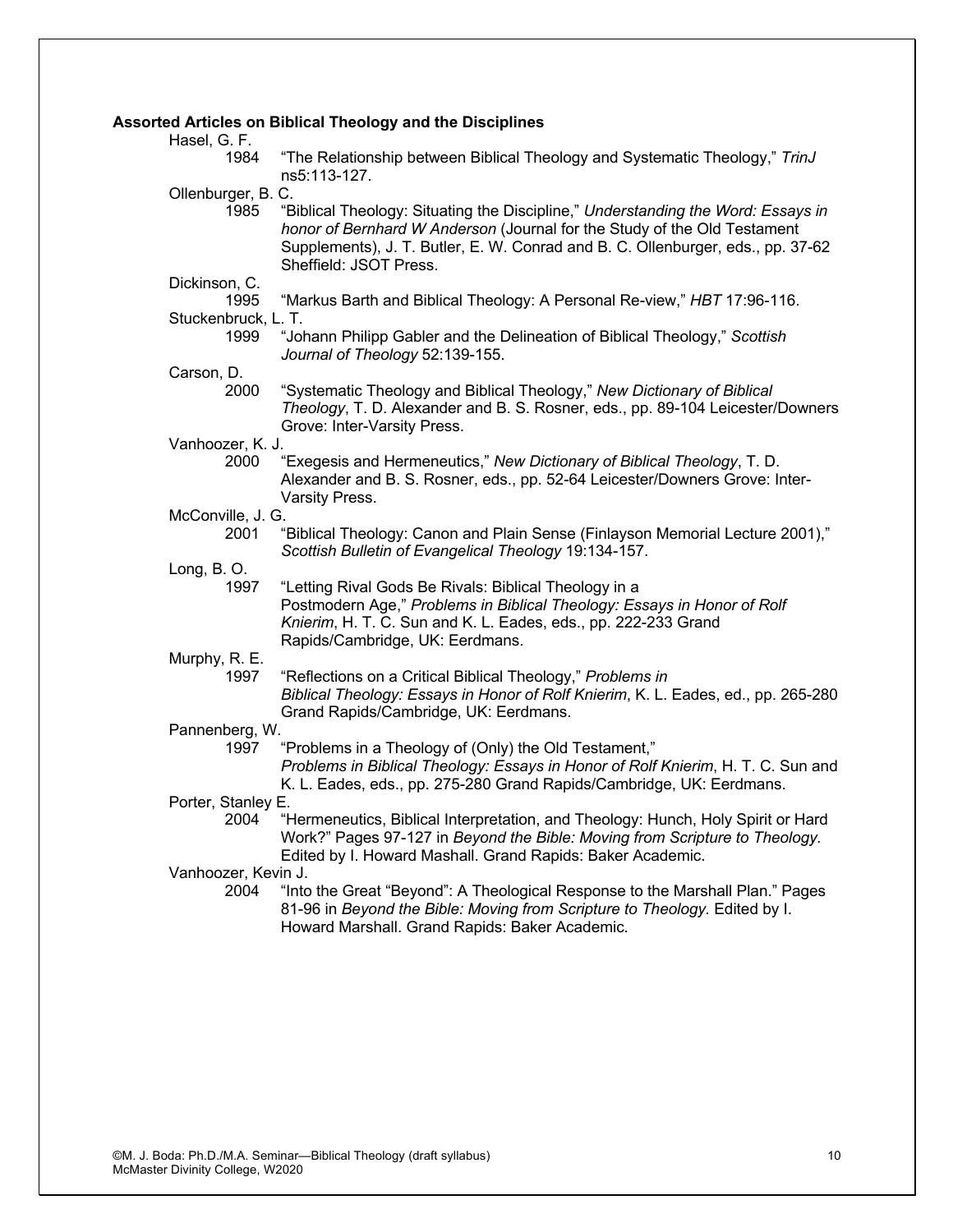### **Debate Between Riches and Watson (also part of Biblical Interpretation)**

|  |  | Watson, F. |  |
|--|--|------------|--|
|--|--|------------|--|

| 1997 | Text and Truth: Redefining Biblical Theology. Grand Rapids: William B. |
|------|------------------------------------------------------------------------|
|      | Eerdmans (Introduction).                                               |

- Riches, J.
	- 1998 "Text, Church and World. In Search of a Theological Hermeneutic," *Biblical Interpretation* 6:205-234.
- Watson, F.<br>1998
	- 1998 "A Response to John Riches," *Biblical Interpretation* 6:235-242.

### **Debate Between Gnuse, Brueggemann and Barr**

| Brueggemann, W. |                                                                                                                                      |
|-----------------|--------------------------------------------------------------------------------------------------------------------------------------|
| 2000            | "James Barr on Old Testament Theology: A Review of The Concept of Biblical<br>Theology: An Old Testament Perspective," HBT 22:58-74. |
| Gnuse, R.       |                                                                                                                                      |
| 2001            | "The Critic of Biblical Theologians: A Review of James Barr's The Concept of<br>Biblical Theology," BTB 31:44-52.                    |
| Barr, J.        |                                                                                                                                      |
| 2000            | "Predictions and Surprises: A Response to Walter Brueggemann's Review," HBT<br>22:93-119.                                            |
|                 | exactes of Old Teatament Theolems                                                                                                    |

## **The Character of Old Testament Theology**

| Anderson, B. W.               |                                                                                                                                                                                                                                    |  |
|-------------------------------|------------------------------------------------------------------------------------------------------------------------------------------------------------------------------------------------------------------------------------|--|
| 2000                          | "The Bible in a Postmodern Age," HBT 22:1-16.                                                                                                                                                                                      |  |
| Anderson, B. W. and S. Bishop |                                                                                                                                                                                                                                    |  |
| 1999                          | Contours of Old Testament theology. Minneapolis, MN: Fortress Press.                                                                                                                                                               |  |
| Barr, J.                      |                                                                                                                                                                                                                                    |  |
| 1999                          | The Concept of Biblical Theology: An Old Testament Perspective. Minneapolis:<br>Fortress.                                                                                                                                          |  |
| Brueggemann, W.               |                                                                                                                                                                                                                                    |  |
| 1997                          | Theology of the Old Testament: testimony, dispute, advocacy. Minneapolis:<br>Fortress Press.                                                                                                                                       |  |
| Gerstenberger, E. S.          |                                                                                                                                                                                                                                    |  |
| 2000<br>Knierim, R. P.        | "Conflicting Theologies in the Old Testament," HBT 22:120-134.                                                                                                                                                                     |  |
| 1995                          | The task of Old Testament theology: substance, method, and cases. Grand<br>Rapids, Mich.: William B. Eerdmans.                                                                                                                     |  |
| Long, B.O.                    |                                                                                                                                                                                                                                    |  |
| 1997                          | "Letting Rival Gods Be Rivals: Biblical Theology in a Postmodern Age," Problems<br>in Biblical Theology: Essays in Honor of Rolf Knierim, H. T. C. Sun and K. L.<br>Eades, eds., pp. 222-233 Grand Rapids/Cambridge, UK: Eerdmans. |  |
| Murphy, R. E.                 |                                                                                                                                                                                                                                    |  |
| 1997                          | "Reflections on a Critical Biblical Theology," Problems in Biblical Theology:<br>Essays in Honor of Rolf Knierim, K. L. Eades, ed., pp. 265-280 Grand<br>Rapids/Cambridge, UK: Eerdmans.                                           |  |
| Pannenberg, W.                |                                                                                                                                                                                                                                    |  |
| 1997                          | "Problems in a Theology of (Only) the Old Testament," Problems in Biblical<br>Theology: Essays in Honor of Rolf Knierim, H. T. C. Sun and K. L. Eades, eds.,<br>pp. 275-280 Grand Rapids/Cambridge, UK: Eerdmans.                  |  |
| Rendtorff, R.                 |                                                                                                                                                                                                                                    |  |
| 1997                          | "Approaches to Old Testament Theology," Problems in Biblical Theology: Essays<br>in Honor of Rolf Knierim, H. T. C. Sun and K. L. Eades, eds., pp. 13-26 Grand<br>Rapids/Cambridge, UK: Eerdmans.                                  |  |
| Sailhamer, J.                 |                                                                                                                                                                                                                                    |  |
| 1995                          | An Introduction to Old Testament Theology: A Canonical Approach. Grand<br>Rapids, Mich.: Zondervan.                                                                                                                                |  |
|                               |                                                                                                                                                                                                                                    |  |